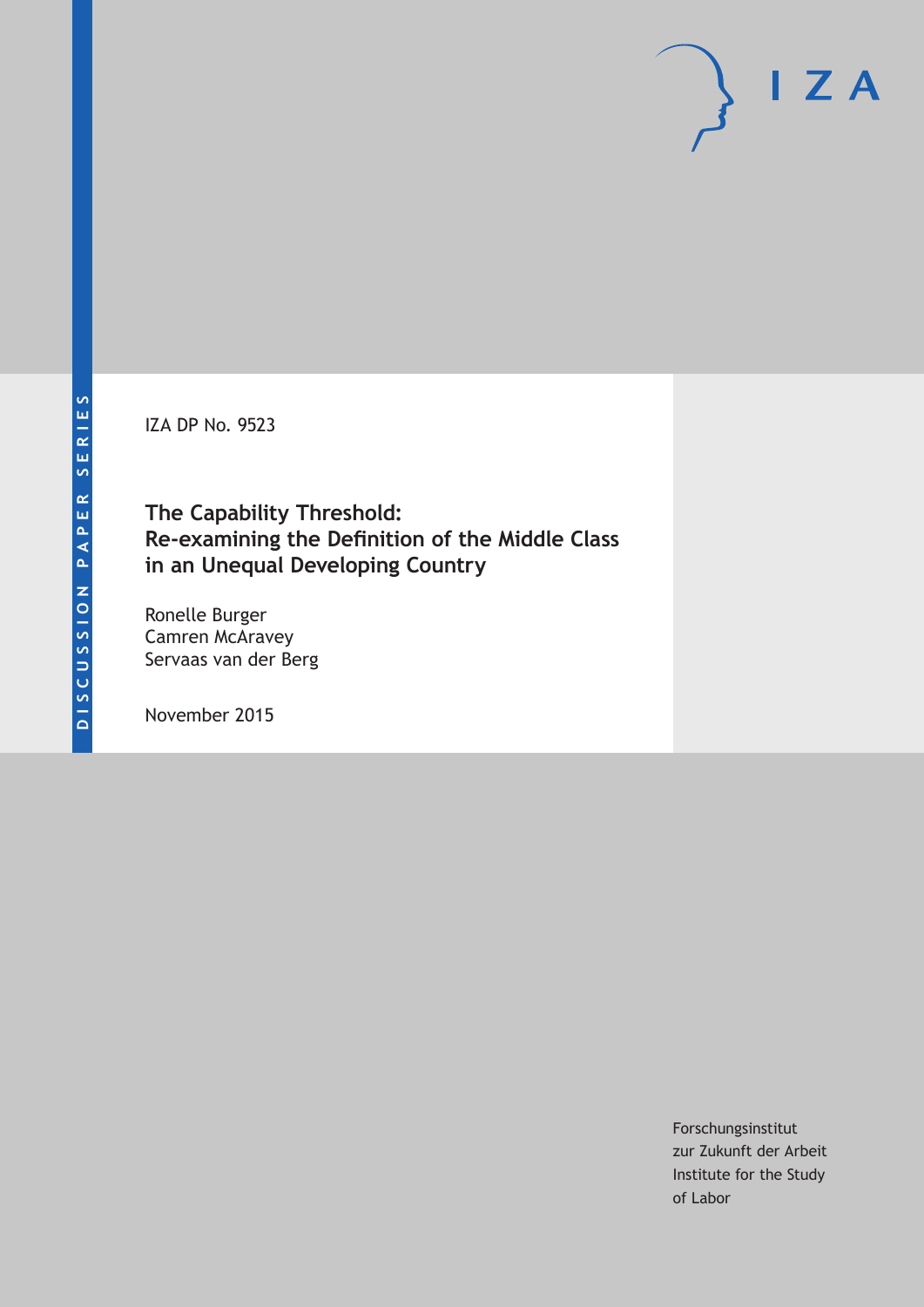# **The Capability Threshold: Re-examining the Definition of the Middle Class in an Unequal Developing Country**

# **Ronelle Burger**

*University of Stellenbosch* 

#### **Camren McAravey**

*University of Stellenbosch* 

#### **Servaas van der Berg**

*University of Stellenbosch and IZA*

Discussion Paper No. 9523 November 2015

IZA

P.O. Box 7240 53072 Bonn Germany

Phone: +49-228-3894-0 Fax: +49-228-3894-180 E-mail: iza@iza.org

Any opinions expressed here are those of the author(s) and not those of IZA. Research published in this series may include views on policy, but the institute itself takes no institutional policy positions. The IZA research network is committed to the IZA Guiding Principles of Research Integrity.

The Institute for the Study of Labor (IZA) in Bonn is a local and virtual international research center and a place of communication between science, politics and business. IZA is an independent nonprofit organization supported by Deutsche Post Foundation. The center is associated with the University of Bonn and offers a stimulating research environment through its international network, workshops and conferences, data service, project support, research visits and doctoral program. IZA engages in (i) original and internationally competitive research in all fields of labor economics, (ii) development of policy concepts, and (iii) dissemination of research results and concepts to the interested public.

IZA Discussion Papers often represent preliminary work and are circulated to encourage discussion. Citation of such a paper should account for its provisional character. A revised version may be available directly from the author.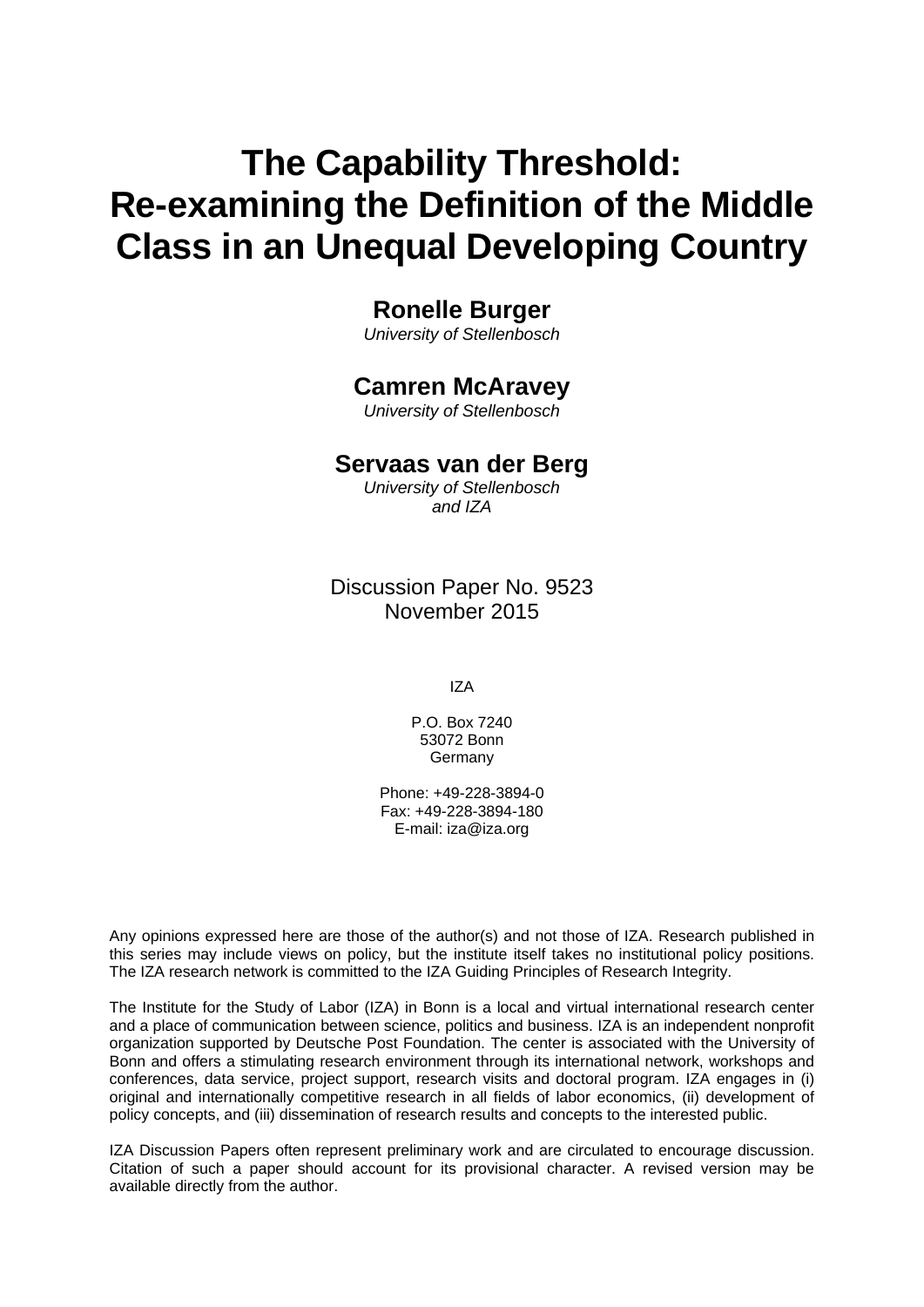IZA Discussion Paper No. 9523 November 2015

# **ABSTRACT**

# **The Capability Threshold: Re-examining the Definition of the Middle Class in an Unequal Developing Country**

In a polarised and highly unequal country such as South Africa, it is unlikely that a definition of the middle class that is based on an income threshold will adequately capture the political and social meanings of being middle class. We therefore propose a multi-dimensional definition, rooted in the ideas of empowerment and capability, and find that the 'empowered middle class' has expanded significantly since 1993 also across vulnerable subgroups such as blacks, female-headed households and rural inhabitants. It also is much larger than when measured in terms of income. Differing trends between the middle class defined based on income and based on capabilities is attributed to improved capabilities have not been rewarded with a proportional increases in access to the labour market. It is disconcerting that links to the labour market improved only slightly and this is attributed to sluggish labour market growth and low quality of education. We find that the middle class tend to have lower expectations around social mobility than the vulnerable. It is concerning that vulnerable individuals harbour unrealistically high expectations of the social mobility of the households and do not understand the determinants of social mobility and labour market prospects – possibly due to a mixture of heightened expectations following the political transition, but also the continued disconnection and marginalisation of vulnerable subpopulations from the mainstream economy.

JEL Classification: I32, I38, N97, D31

Keywords: middle class, capability approach, measurement, development, South Africa

Corresponding author:

Ronelle Burger Department of Economics University of Stellenbosch Private Bag X1 Stellenbosch 7602 South Africa E-mail: rburger@sun.ac.za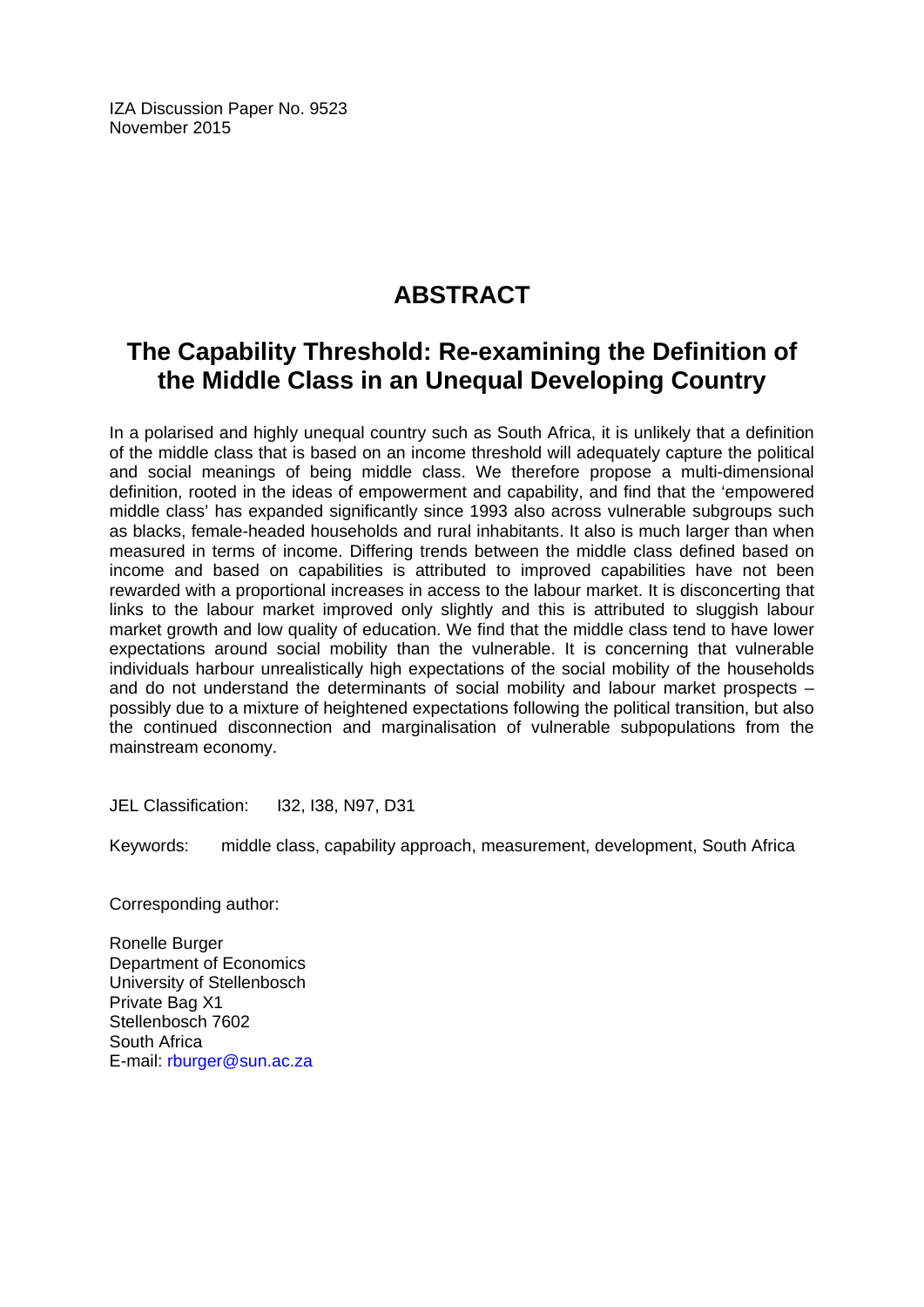#### **Introduction**

The notion of the middle class is powerful partly because it is linked to significant societal benefits. Schlemmer (2005) characterizes the middle class as one of the two vital components of any country wishing to succeed in today's dynamic and competitive global economy. In fact, he argues that "social organization and a self-confident middle class are the underpinnings of the socioeconomic and political pluralism that gives society the flexibility to adopt economic challenges" (2005: 113). A large and growing middle class is associated with a long list of economic, political and social benefits including social pacification, the support and development of market-based economic practices, growing demand and skills development (Hertova et al. 2010:6). According to Wheary (2009:75) it is "part consumer group and part social force, the new middle class is seen as a symbol of the steady retreat of poverty; an engine of the global economy; a creator of jobs; a new consumer market; a spur for nations to invest in public infrastructure, roads, and schools; and an advocate for social stability, or in some cases, wholesale change."

While the concept of the middle class is powerful, there have been considerable obstacles in applying it to developing countries. The middle class has typically been defined using income, occupation, self-identification or a vulnerability approach. Of these, income is the most widely used approach and the range of income measures employed includes percentiles, medians and double thresholds. While the use of such centrist measures clearly has a semantic basis, we argue that because societies in developing countries often lack a strong core a perfunctory analysis of a middle segment of the population (by eliminating the top and the bottom) is unlikely to yield a sensible basis for better understanding a country's social structure and prospects. Specifically, because much of the interest in the concept of the middle class is due to the societal and macroeconomic benefits associated with a large growing middle class it is problematic that there is little empirical basis for assuming that those who find themselves in the middle of the income distribution in developing countries will for instance represent an important segment of the consumer market or identify with one another or be moderate in their political views. Furthermore, we also argue that income is inadequate and narrow because it only represents only market-based channels for the realisation of aspirations – buying goods, services and experiences – excluding for instance, the effect of free public services and failing to capture the impact and value of political and social freedoms. Additionally, there are questions as to whether market prices adequately reflect the value that people attach to specific capacities.

Given that the notions of freedom and empowerment<sup>1</sup> are at the heart of much of the literature on the benefits of the middle class (Hill, 2003; Alkire and Ibrahim, 2007; Narayan, 2002; Narayan and Petesch, 2007), this paper proposes the capability approach as an alternative multi-dimensional approach to defining the middle class. We opt for a multi-dimensional measure aimed at characterizing this group as having achieved a necessary minimum level in a number of dimensions representing key economic and social capabilities.

 $\overline{\phantom{a}}$ <sup>1</sup> The term *empowerment* is commonly used to indicate both a process (of empowering groups or individuals) and an outcome (a person or group is empowered).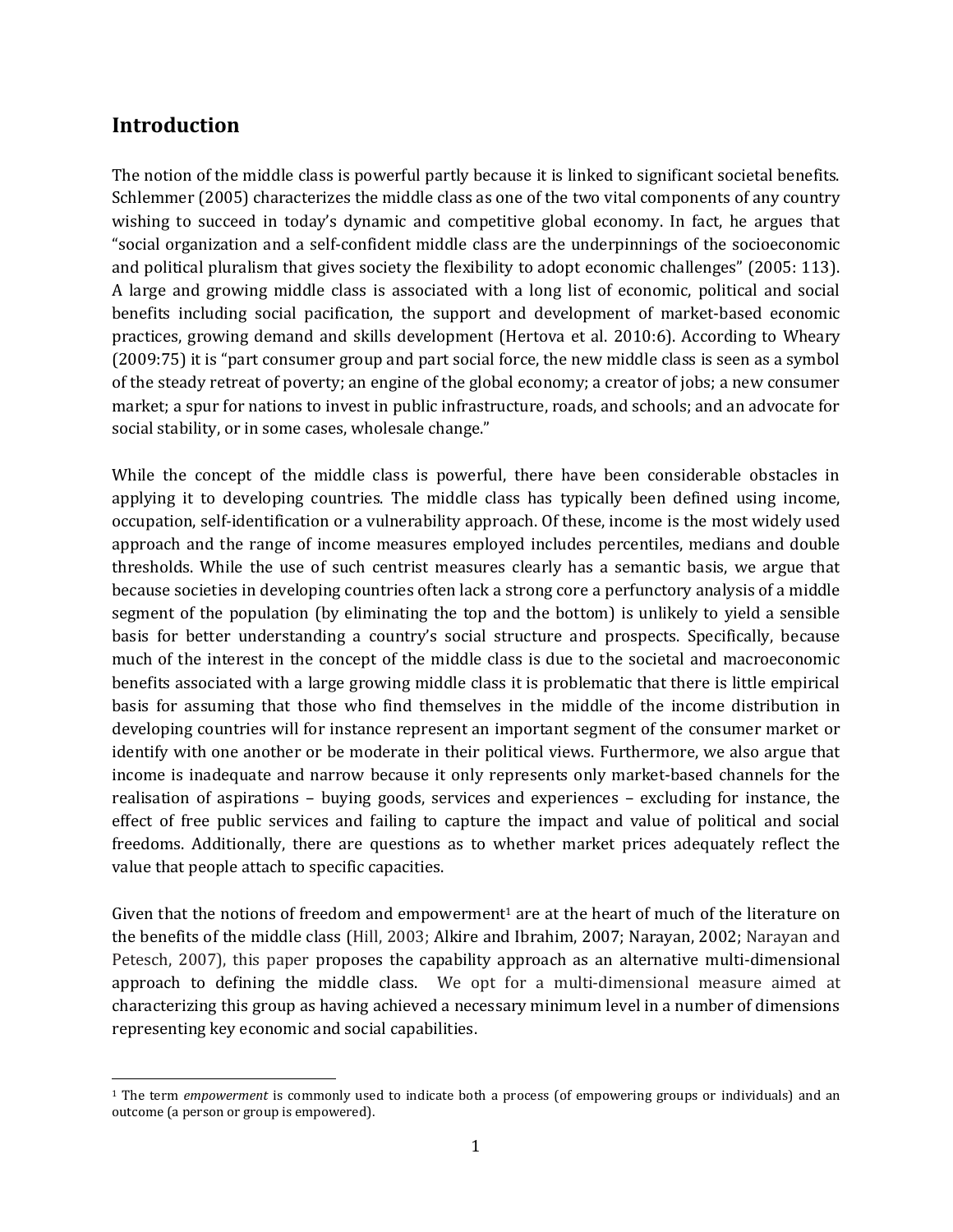This approach has strong conceptual foundations because the theory of development and selfactualisation underlying this work centres on choice and opportunity, which resonates well with the theories of the middle class that depict members of this group as empowered, capacitated and economically secure individuals who are free to pursue their personal goals and aspirations. This approach to defining the middle class has more robust linkages to the benefits ascribed to this group, such as its role as a stabilising force and an engine for economic growth.

We suggest South Africa as a laboratory for implementing this rival approach to defining the middle class because the country has long lacked a substantial social core and is also plagued by extreme inequality, social polarization and political fragmentation. Inequality and poverty are pervasive, with the country having one of the highest Gini coefficients in the world. In such a context it is highly unlikely that a definition of the middle class that is based on an income threshold will adequately capture the political and social meanings of being middle class. The concept of the middle class originated in developed countries and is tied to the structure of these societies. Consequently, the application of the concept is often complicated in developing countries. Visagie and Posel (2013) showed that when applying the concept to the South African context a tension emerges between the inherent centrist notion embedded in the "middle class"' and the theoretical tradition because those at the centre of the income distribution are often not in skilled occupations, have little or no tertiary education and face severely constrained life chances.

To showcase an alternative capability-based definition of the middle class and to test whether it provides more sensible answers in unequal developing country settings than existing definitions, we apply it to two large scale South African data sets, dating from before and after the country's political transition. The application to South Africa is apt because the emerging middle class is pivotal in understanding South Africa's political transition and its journey to a more integrated, dynamic and pluralistic society.

We consider the enduring legacy of apartheid and the subsequent political transition by examining changes in the size and structure of the middle class in the 15 years following the political transition. However, we also consider what these observed changes mean for the future via the analytical literature that interprets these shifts as a measure of the country's economic and political prospects (Hertova *et al* 2010; Curry-Stevens, 2008; Rivero, *et al.* 2003).

We propose that the most congruent approach is to operationalize the capability perspective using a capability threshold, distinguishing those below and those above some threshold in terms of such capabilities and functionings. The underlying assumption is that the most important divide is between those who are empowered and those who are not and who consequently often rely on external support – whether from family or friends or, frequently, from the state.

In this context, the distinction between the middle class and the elite is of far less consequence. Distinguishing a upper class group above the middle class does not shed much light on the social and political behavior and contributing towards the perceived benefits for social stability that are associated with being middle class. Further support for this approach is more pragmatic: in many developing countries, including South Africa there is the further complication that most definitions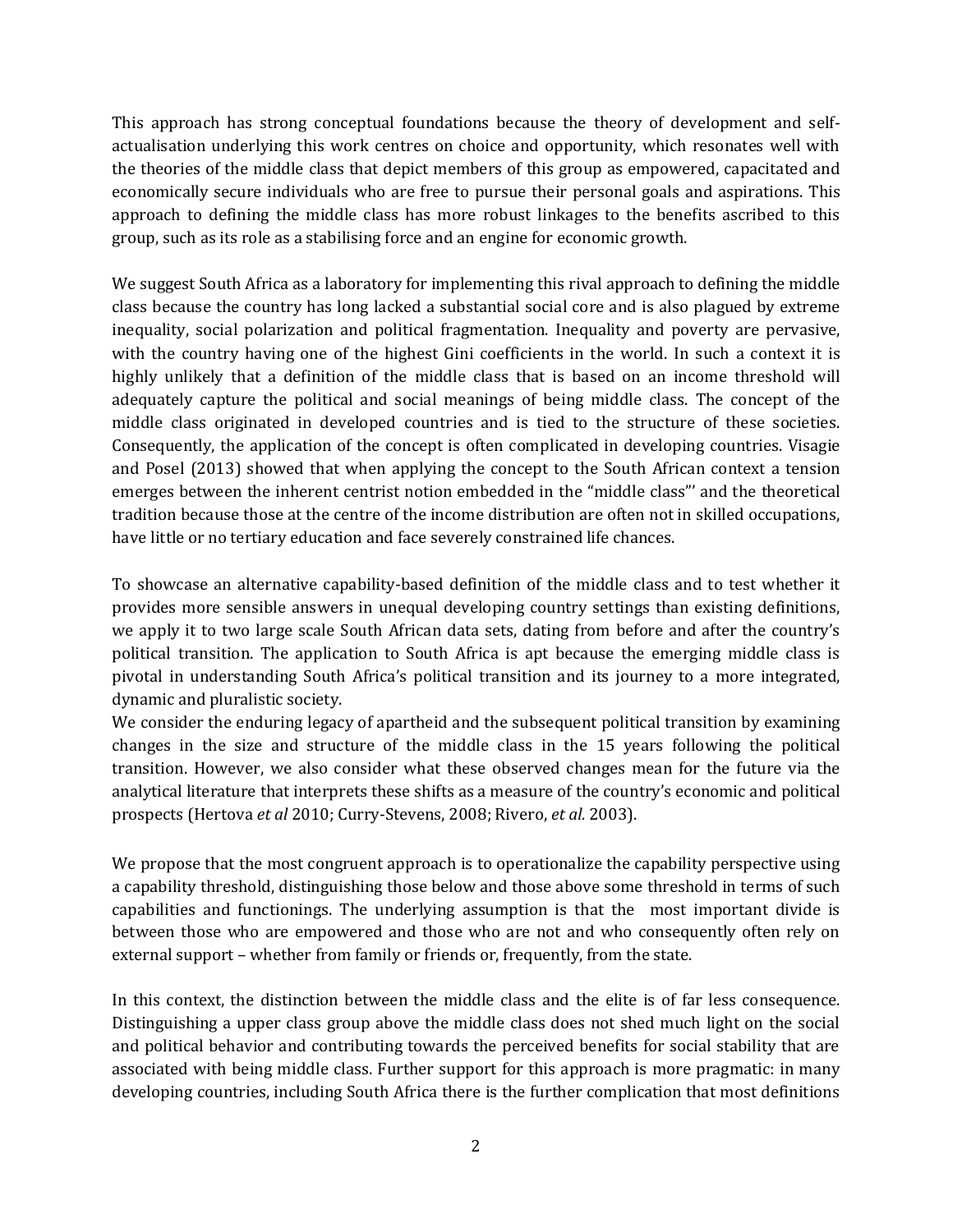of the elite would refer to a social layer that is so thin and poorly surveyed that it is difficult to analyse reliably with the available household data. In developing countries the "top" group is by definition a very small sliver of below 5%, and for the research questions under consideration here the distinction between this group and the middle class is not important. Therefore, contrary to the traditional model of a bottom, a middle and a top, we propose a simpler, dual structure – one that focuses on the distinction between the disempowered and the empowered, with the latter then comprising the middle class.

This approach offers a more substantive and appropriate definition of the middle class in a developing country context than the traditional centrist and income-based definition of the middle class, borrowed from developed countries. The approach is preferable because it has better conceptual and analytical links to the benefits associated with the middle class, but also because a multi-dimensional measure such as Sen's capabilities approach has a more inclusive information base.

## **1. Conceptual framework**

Empowerment can be described as the increased control over the decisions that affect one's life (Narayan, 2002). Capabilities act as the cornerstone of agency and the expansion of capabilities enhances and promotes agency (Narayan, 2002; Alkire and Ibrahim, 2007). Capabilities represent the opportunity available to realise certain states or achieve certain ends. It captures the freedom available to an individual to achieve well-being (Sen, 1992) and represents "effective opportunities to undertake actions and activities that they have reason to value, and be the person that they have reason to want to be." (Robeyns, 2011).

Sen defines the concept of capabilities in relation to the partner concept of functionings. Functionings refers to 'beings or doings', the different states a person can achieve in their life (Robeyns, 2005; Nussbaum, and Sen, 1993).

Capabilities reflect whether an individual has the opportunity or the freedom to achieve the functionings of their choice. Capabilities are the opportunity for realisation, while functionings are the realisations. As an example, being educated can be described as the functioning, while the opportunity to receive an education is the corresponding capability (Robeyns, 2005; Nussbaum, and Sen, 1993).

The idea of freedom to pursue your own goals and shape your own destiny is central here and is viewed as the primary moral requirement. The universal moral is for an individual to possess the capabilities required to achieve the life valued by that individual. The freedom to achieve wellbeing is determined by an individual's "real opportunities to do and be what they have reason to value" (Nayak, 2000).

Sen's capanility approach acts as a framework or paradigm through which concepts of well-being can be understood, but also in a more operational sense, to develop mechanisms for measurement and evaluation. The capabilities approach differs from conventional measures of well-being such as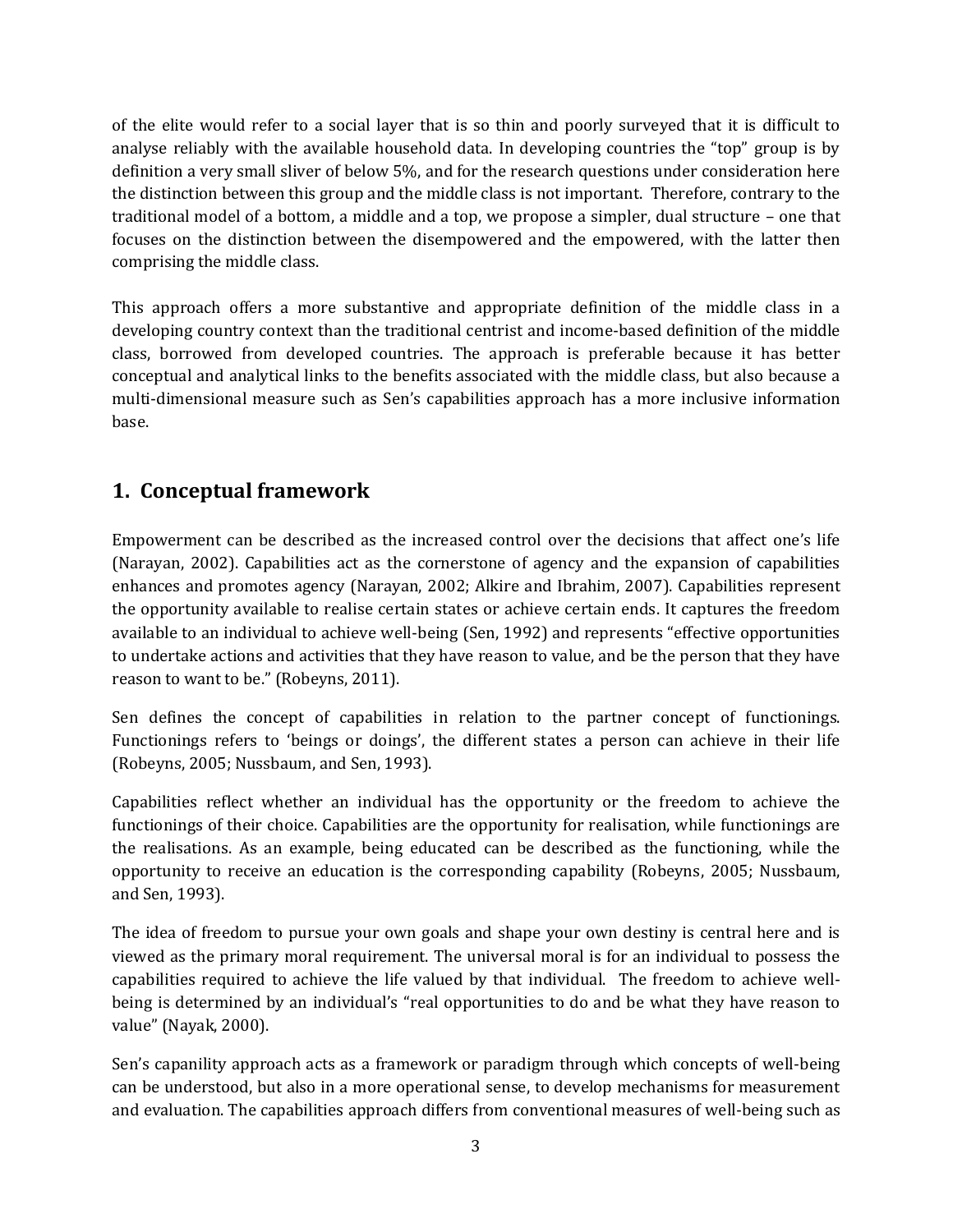life satisfaction or income, in that the focus is on abilities and opportunities rather than ends or outcomes.

In mapping the capabilities approach to the literature on class, it important to consider the concept of conversion factors. Sen (1992) acknowledges that there may be large variation across individuals in how capabilities are translated into functionings and therefore introduces the concept of conversion factors to account for such differences. Conversion factors may operate on individual, social or environmental level. Individual conversion factors will include attitudes, abilities and expectations, social conversion factors would include public policies, social norms, discriminatory practices and hierarchies, while environmental conversion factors would refer to geography and the physical environment surrounding the individual. Jointly, capabilities and conversion factors encompass much as the concept of "life chances" associated with the work of Max Weber and broadly defined as the opportunities for improving your life. It also relates to the psychological concept of locus of control – akin to the concept of agency in economic theory – that categorises individuals based on whether life events are interpreted assuming an internal or external locus of control, i.e. whether the individual see themselves as being largely in control of their own lives or not.

In translating the capabilities approach to a framework that can be approximated with the data available and resonates with the core ideas in the literature on class, we face a number of difficult decisions. Sen and Nussbaum argue for a focus on capabilities rather than functionings, when using the capabilities approach to create a measure of welfare. The preference for capabilities is largely because it does not impose any value judgements on what constitutes a 'good life'. This also enhances comparability.

However, capabilities are rarely captured adequately – both in depth and range – in standard household surveys, while functionings are easier to measure and thus more accessible (Robeyns 2006; Sen 1992:52–3; Nayak, 2000). Additionally, it is valuable that functionings implicitly include the influence of conversion factors, because such social and individual constraints are central to class analysis. In an attempt to balance these considerations we approximate capabilities via functionings, but remaining cognisant of selecting functionings that are broad and generic to avoid applying restrictive judgements on what ends should be valued and pursued by individuals.

We proceed by following the guidelines of Robeyns (2003) to formulate an a priori list of four capabilities that distinguish the empowered middle class from the lower socio-economic groups and are theoretically linked to the economic and political benefits associated with a rising middle class. These four capabilities are: freedom from concern about survival and meeting basic needs; financial discretion and buying power; labour market power; access to information and the ability to process information.

*Freedom from concern about survival and meeting basic needs* manifests in terms of greater discretion about both time and expenditure. An increasing diversion of focus away from the immediate and the short term is expected to affect behaviour and decision making by extending the individual's time horizon. This is vital in terms of financial behaviour such as saving and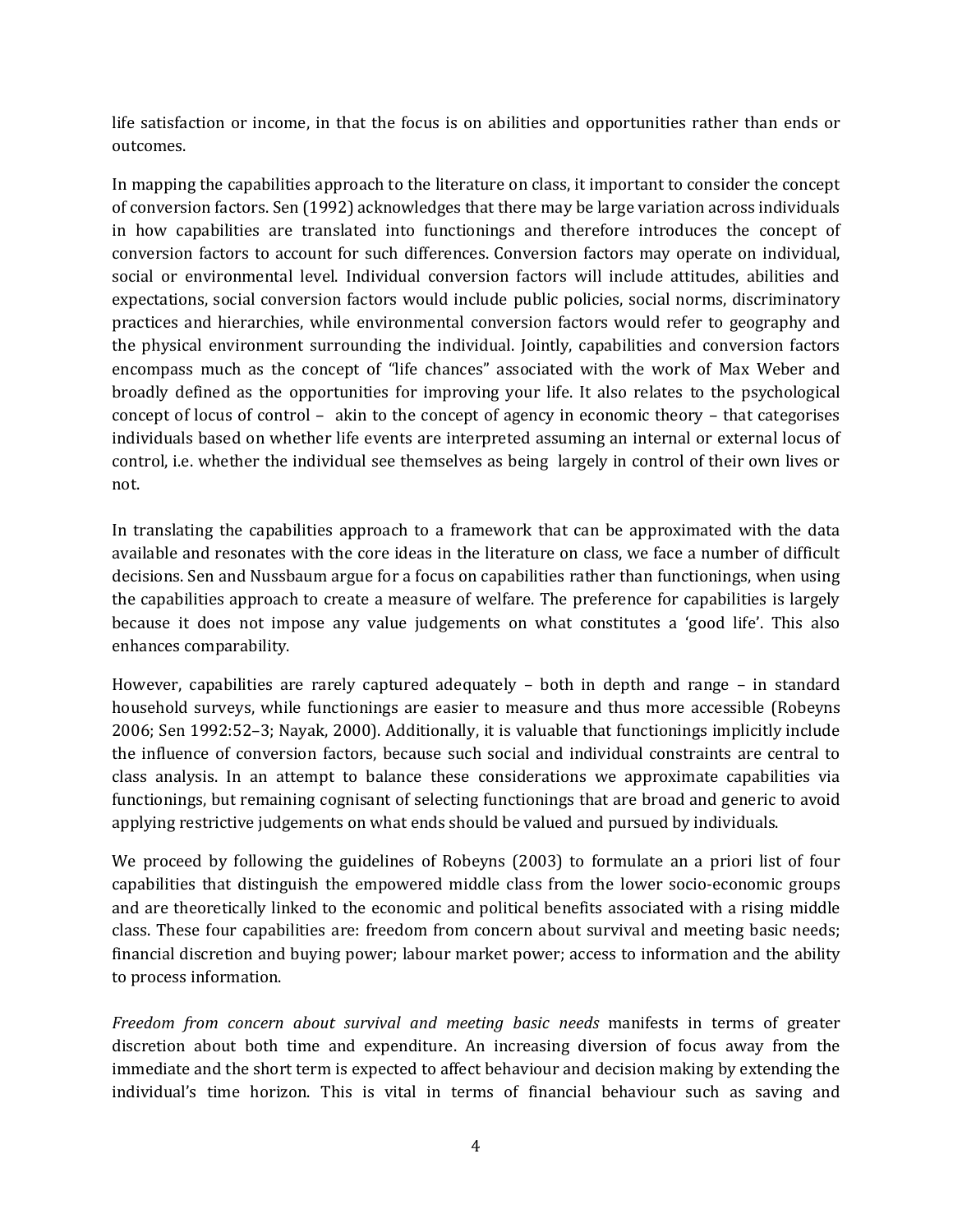investments, but also investments in human capital. Inglehart and Welzel (2009) argue that in the presence of this type of freedom, individuals have the ability to pursue higher level functionings associated with the development of self-expressive values and effective democracy.

*Financial discretion and buying power* empower individuals through disposable income which increases their choice set. Higher disposable income can boost entrepreneurship, consumption, savings and investment in human and physical capital (Easterly 2001).

L*abour market access* measures linkages to opportunities in the labour market. Wider and more equitable access to labour market opportunities is expected to enhance allocative efficiency. Additionally, because the labour market is such a crucial institution this is also an important measure of financial and social inclusion in South Africa's dualistic economy. As a measure of inclusion and integration it is expected to enhance social outcomes.

A*ccess to information* and the *ability to process information* influence individuals' choice set and their ability to make informed decisions. An educated and informed public encourages public accountability, which reduces the likelihood of rent-seeking and corruption and promotes good governance and effective management of public resources (Birdsall, 2010). According to Ingehart and Welzel (2009) education and access to information also increase voice and political shrewdness, which is vital for an effective democracy.

# **2. Data**

The data sets used to conduct the investigation span almost 20 years and therefore enable us to look at the changes in class across a period. The Project for Statistics on Living Standards and Development (PSLSD) was conducted by the South African Labour Development Research Unit (SALDRU) in 1993. The National Income Dynamic Survey (NIDS) was also conducted by SALDRU. It is available for 2008, 2010 and 2012 and was constructed using the PSLSD survey as a framework, facilitating comparison of the two surveys.

PSLSD had 43 985 respondents of which 25 235 were adults and 18 750 children. The NIDS surveys had 33 170 respondents in 2008, of which 19763 were adults and 11 407 were children. Both surveys were constructed to be nationally representative. While the NIDS survey was deliberately aligned to the format of PSLSD, there are important differences between the two surveys, and care must be taken in the comparison.

# **3. Empirical estimation**

As mentioned, in searching for empirical proxies for these four capabilities, we often had to resort to using associated functionings and endowments because these are more observable than the underlying capabilities. Based on the variables available in NIDS and PSLSD, we choose ownership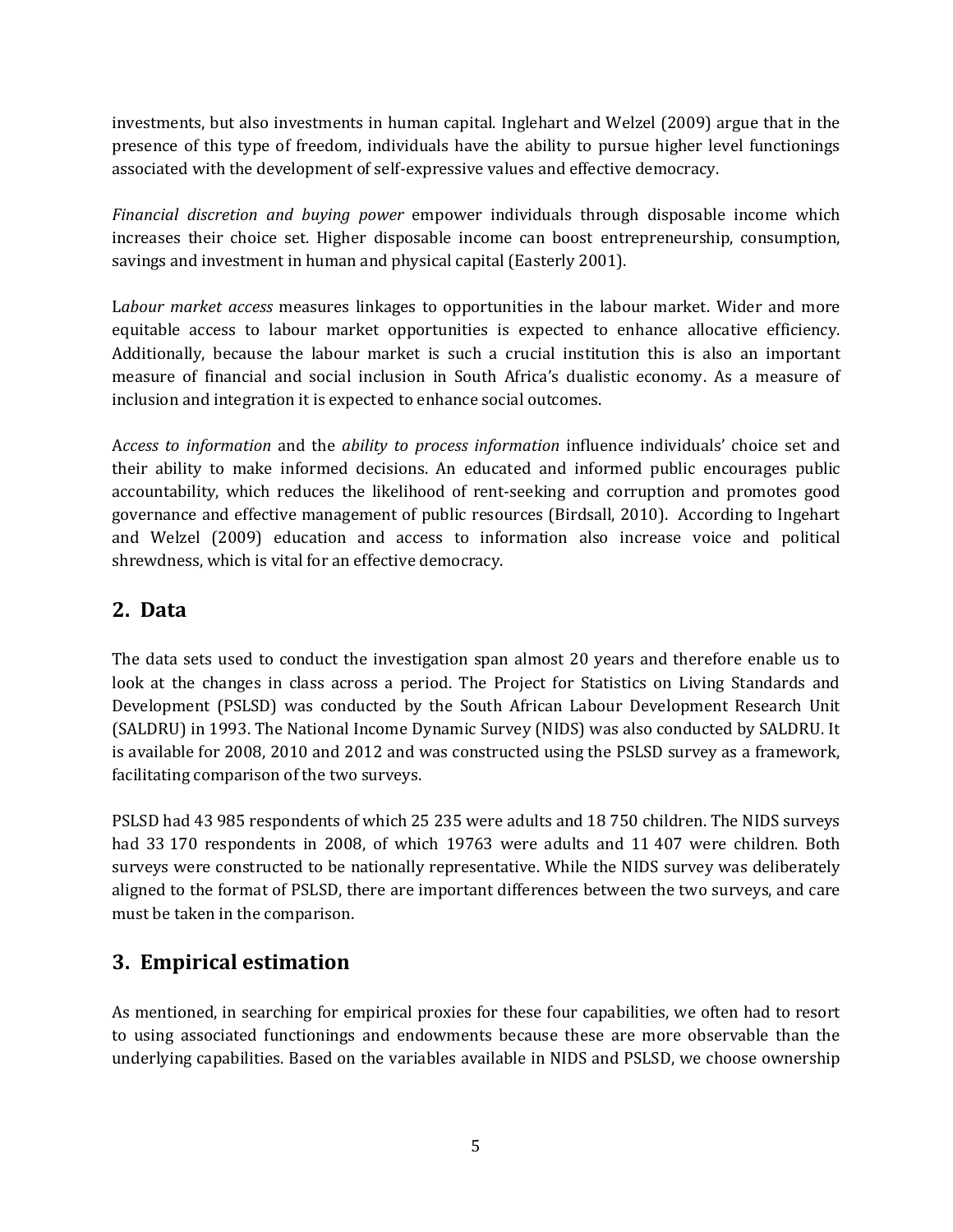of a stove and a fridge to capture buying power and access to electricity<sup>2</sup>, adequate sanitation<sup>3</sup> and clean water to represent the fulfilment of basic needs, the presence of an employed person in the household to represent labour market power4, literacy to capture the ability to process information and TV and radio ownership to represent access to information. Following the work of Gustafsson *et al*. (2010) on years of education in South Africa, respondents with education of 7 years or more were considered literate.

Assuming that capabilities are complementary, we treat each of these dimensions as a necessary condition for individual agency. Consequently, we combine the four dimensions under the assumption that failing to meet any one of the set criteria disqualifies an individual from being classified as middle class. Only when an individual meets all these criteria can the person be categorised as empowered (or middle class). Unlike many multidimensional poverty indices, we do not add up attainment scores across dimensions in conjunction with a threshold value. We argue that each of these dimensions is required for empowerment – conversely, that the absence of attainment in any of these dimensions would significantly constrain or disempower an individual, and thus disqualify him or her from being considered middle class.

Employing this definition, we end up with a 'middle class' or 'empowered group' that is much broader than income-based measures of the middle class – but also, we would argue, is a more appropriate and meaningful barometer of social and political change in our country.

While we cannot simply assume that this is a cohesive group, the use of several dimensions instead of one means that we capture a number of overlapping layers in our definition, which may plausibly enhance cohesiveness.

We choose this approach because we think this is the best approximation of the relationships between various capabilities, but it does have the added benefit of circumventing the debate about how to apportion weights when summing across dimensions.

Considering the unit of analysis, there is an inherent tension between the capabilities approach that is individual and the theory of class, which looks at households. A household level analysis would be complicated in the context of South Africa's multi-generation households because compared to developed countries, aggregation would be across a larger number of household members and span a greater range of age cohorts. There are also concerns that a household view on class may mask a significant share of the change observed over this period where many previously disenfranchised and marginalised South Africans were presented with opportunities for social advancement. Recognising that empowerment has both individual and social dimensions, our capability indicators

l

<sup>&</sup>lt;sup>2</sup> Access to electricity was defined by considering whether electricity was used for lighting. We find that even if electricity is available, households often prefer to use alternative energy sources for cooking and heating because they are cheaper or the complementary goods required to use electricity for these purposes (e.g. electric stove, or electric heaters) may for many households be too expensive to purchase.

<sup>3</sup> Adequate sanitation excluded only the no sanitation category and the bucket system

<sup>4</sup> We did not penalise households that consisted entirely of students and/or pensioners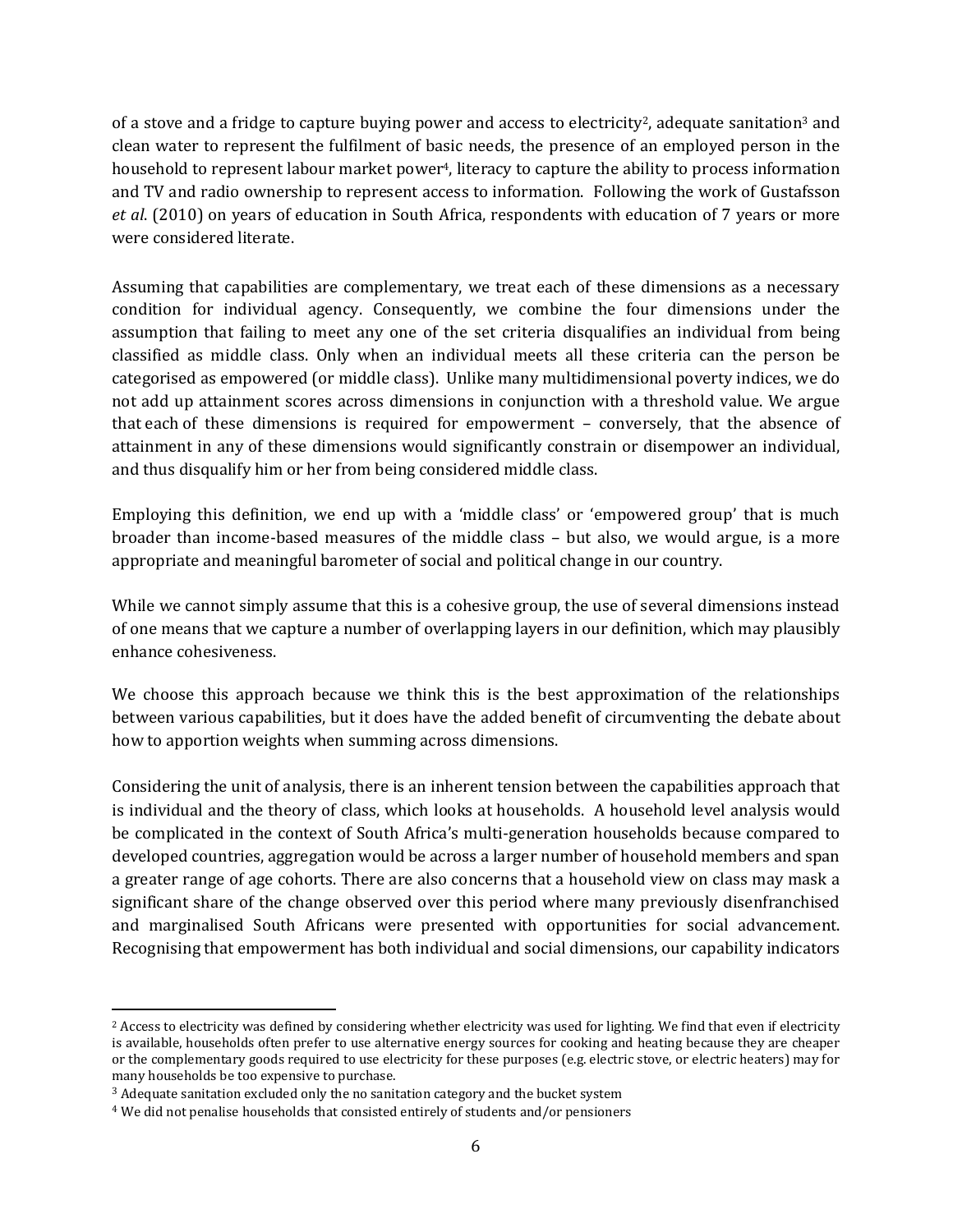include both individual level and household level variables. The estimates are on individual level and only available for adults (individuals 18 years or older).

To compare our approach to an income based approach we choose the per capita income threshold so that the initial proportion of individuals in the middle class in 1993 would be exactly the same as the estimated middle class share using the capabilities approach. We can then compare growth in the size of the middle class between 1993 and 2008 across approaches using the same initial size. The 1993 threshold is adjusted for inflation to estimate the income-based middle class in 2008.

We also consider two potential combinations of these definitions, estimating the intersection of the two approaches (where individuals are only categorised as middle class when both the approaches define them as middle class) and the union of the two approaches (where individuals are categorised as middle class when either of the two approaches classify them as middle class).

# **4. Social change and the middle class in post-apartheid South Africa**

Concerns over inequality and poverty are at the forefront of the South African policy debate. With the transition into democracy in 1994, a burgeoning middle class was expected to aid in economic development and social reformation. The rise in middle class was to reflect the development of agency and empowerment in the lower rungs of the South African class structure. It was seen as a catalyst for meaningful participation in the economy. However, two decades after the institution of democracy, efforts to redress the legacy of apartheid continue to be fraught with difficulties and evaluations regarding progress are varying. The operationisation of Sen's capabilities approach acts as a new tool with which we can investigate this progress.

Our results show that there was strong growth in the middle class between 1993 and 2008. Due to significant expansion of government services over the period and the relatively lacklustre labour market performance, we find a discrepancy between the middle class growth trajectories shown for the multi-dimensional capabilities approach compare to the traditional income approach. Table 1 shows that based on the capability definition the share of adults belonging to the middle class has grown from 27% to 48% vs. the increase from 27% to 41% for the income approach. While the slope differs, it is important to note that all approaches and also the two combined options show an increase in the middle class over this period.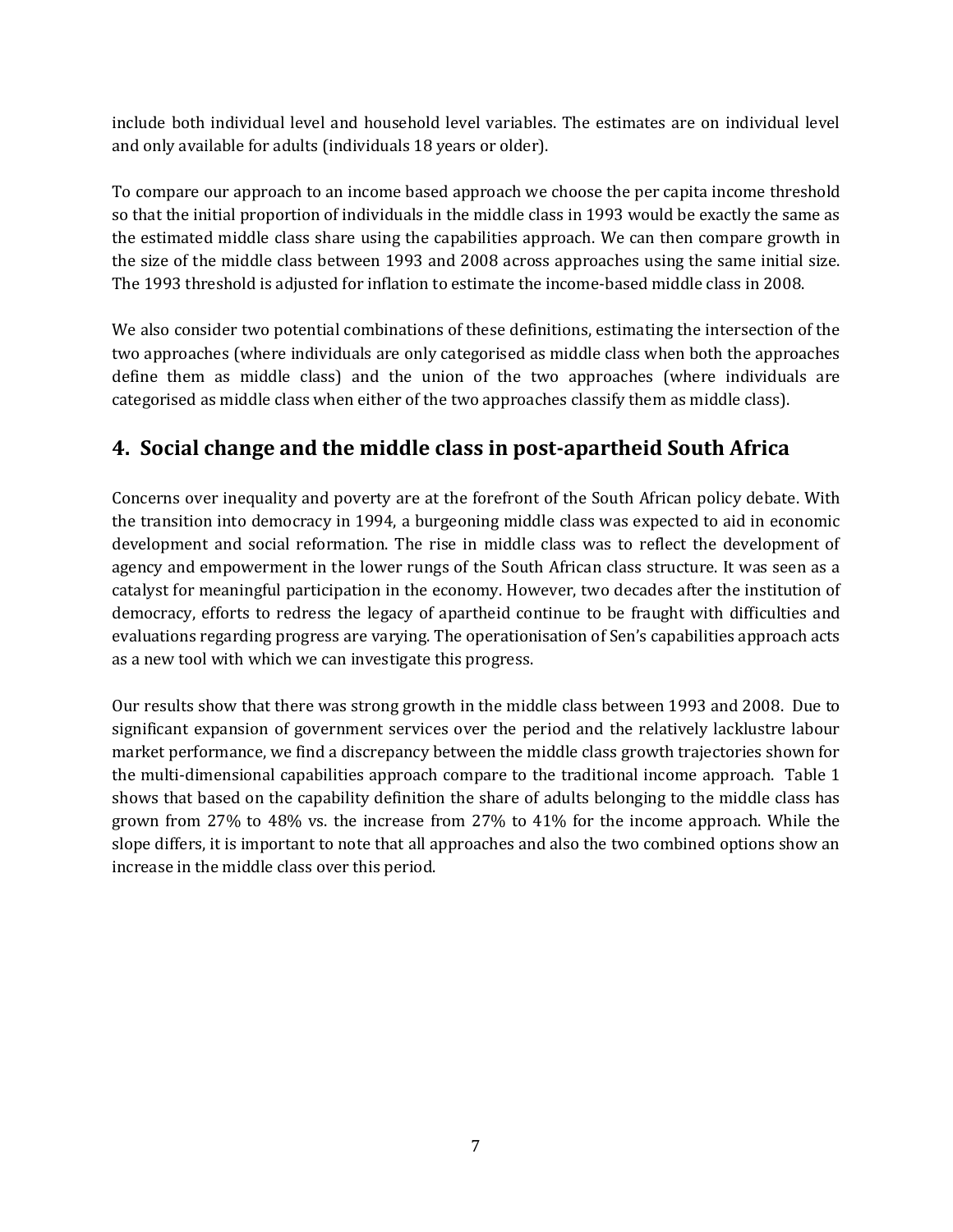|                                  | 1993 | 2008 | 2010 | 2012 |
|----------------------------------|------|------|------|------|
| <b>Capabilities</b>              | 26.8 | 34.5 | 40.5 | 47.9 |
| Income                           | 26.7 | 30.4 | 36.3 | 41.0 |
| Union of capabilities and income | 38.4 | 44.9 | 53.0 | 59.7 |
| Intersection of capabilities and |      |      | 23.7 | 29.3 |
| income                           | 17.4 | 19.4 |      |      |

**TABLE 1: Share of the middle class in South Africa, 1993, 2008, 2010 & 2012**

**Note**: To ensure comparability the income-cut off for the middle class in 1993 was selected to achieve a group of a similar size than that estimated by the capability approach

We also consider the alignment between the capability indicator approach to defining the middle class and the traditional income definition. As mentioned above, in an attempt to make the income definition comparable to our capability approach we choose an income cut-off that would classify the same weighted proportion of individuals as middle class as we find with our capability approach in 1993 (27%) (see Table 1). There is a lower than expected overlap between the multidimensional capability indicator measure of the middle class and a comparable income-based middle class definition. Just over 60% of the individuals who are classified as middle class based on the capability definition are also defined as middle class when using the income definition. Similarly just over 60% of adults categorised as middle class based on their income in 2008 are also viewed as middle class when applying the capability approach. Adults who are members of the middle class based on the capability definition but not according to the income definition are spread over the entire income distribution, with 41% in quintile 3 and 29% in quintile 2. Similarly, amongst those who are members of the middle class based on their household income in 2008 but do not qualify according to the capability approach, 30% live in households without any employed members, 30% of them do not have 7 years of education, 27% do not own stoves and more than 50% do not own fridges. The analysis shows a large discrepancy between these two approaches to classifying the middle class and consequently it is important to be cognisant of the definition employed and its assumptions and limitations.

Table 2 provides more detail regarding changes in the underlying capability dimensions. There has been notable growth in most of these indicators, confirming previous reports of significant social and economic development over this period.

The most notable of these increases is the dramatic rise in the access to electricity from 48% in 1993 to 90.1% in 2012. Associated with the expansion of electricity, we also see a steep increase in the ownership of electric goods such as fridges from 43% to 77% and in stoves from 47% to 85%.

The increase in media access is modest, growing from 89% to 91%. There is some crowding out of traditional mediums in favour of new technology, but this is not substantial. Access to media increases to 88% and 92% in 2008 and 2012 respectively if we broaden the definition to include mp3 players, hi-fi's, stereos, satellites and computers on the presumption that radio and TV ownership may have been crowded out by newer technology.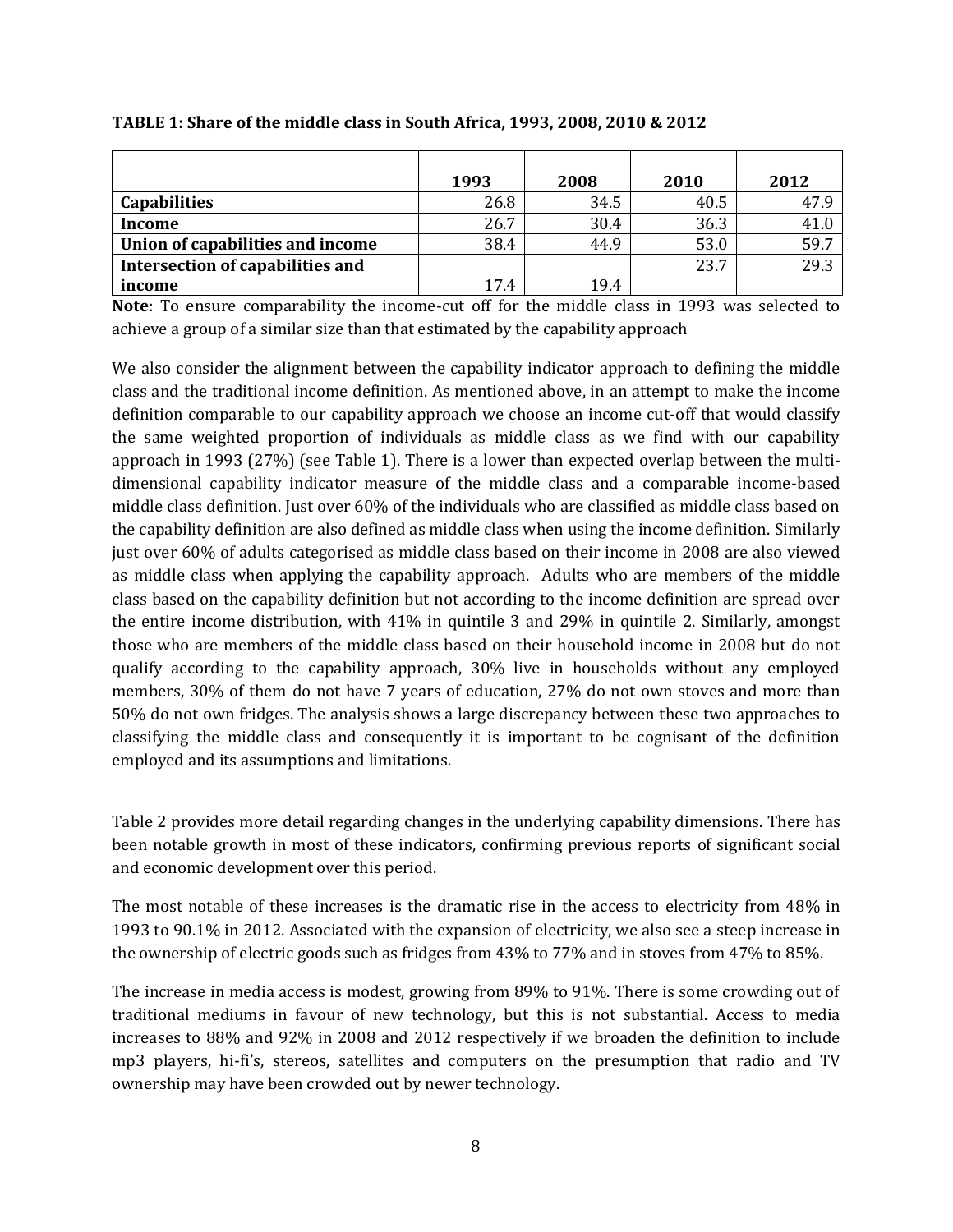|                              | 1993  | 2008  | 2012  |
|------------------------------|-------|-------|-------|
| Clean water                  | 85.9% | 93.5% | 95.4% |
| <b>Adequate sanitation</b>   | 83.3% | 91.1% | 94.7% |
| Electricity                  | 47.6% | 82.5% | 90.1% |
| <b>Access to information</b> | 88.9% | 87.6% | 91.2% |
| Labour market access         | 73.0% | 69.9% | 75.0% |
| <b>Basic literacy</b>        | 63.8% | 77.3% | 82.2% |
| <b>Stove</b>                 | 46.8% | 70.4% | 84.7% |
| Fridge                       | 42.9% | 61.5% | 76.6% |

#### **TABLE 2: Comparison of dimensions, 1993, 2008 & 2012**

The expansion of educational attainment shows up as a rise in basic literacy levels from 64% to 82%. However, the labour market access variable has hardly increased, from 73% to 75%. As mentioned above, this modest increase in the employment measure vs. strong growth in government service delivery and associated indicators may help to explain the observed difference in the pace of growth of the income-based middle class and the capability-based middle class.

#### **FIGURE 1: Waterfall chart showing contribution of each indicator in identifying the middle class, 2008**



To address concerns that one indicator may be doing most of the work in identifying the middle class, we construct a waterfall chart looking at the share of individuals eliminated through each of the indicators. We first looked at basic services and ordered the remaining indicators according to their prevalence in NIDS 2008, but we reversed the order of stove and fridge because there were no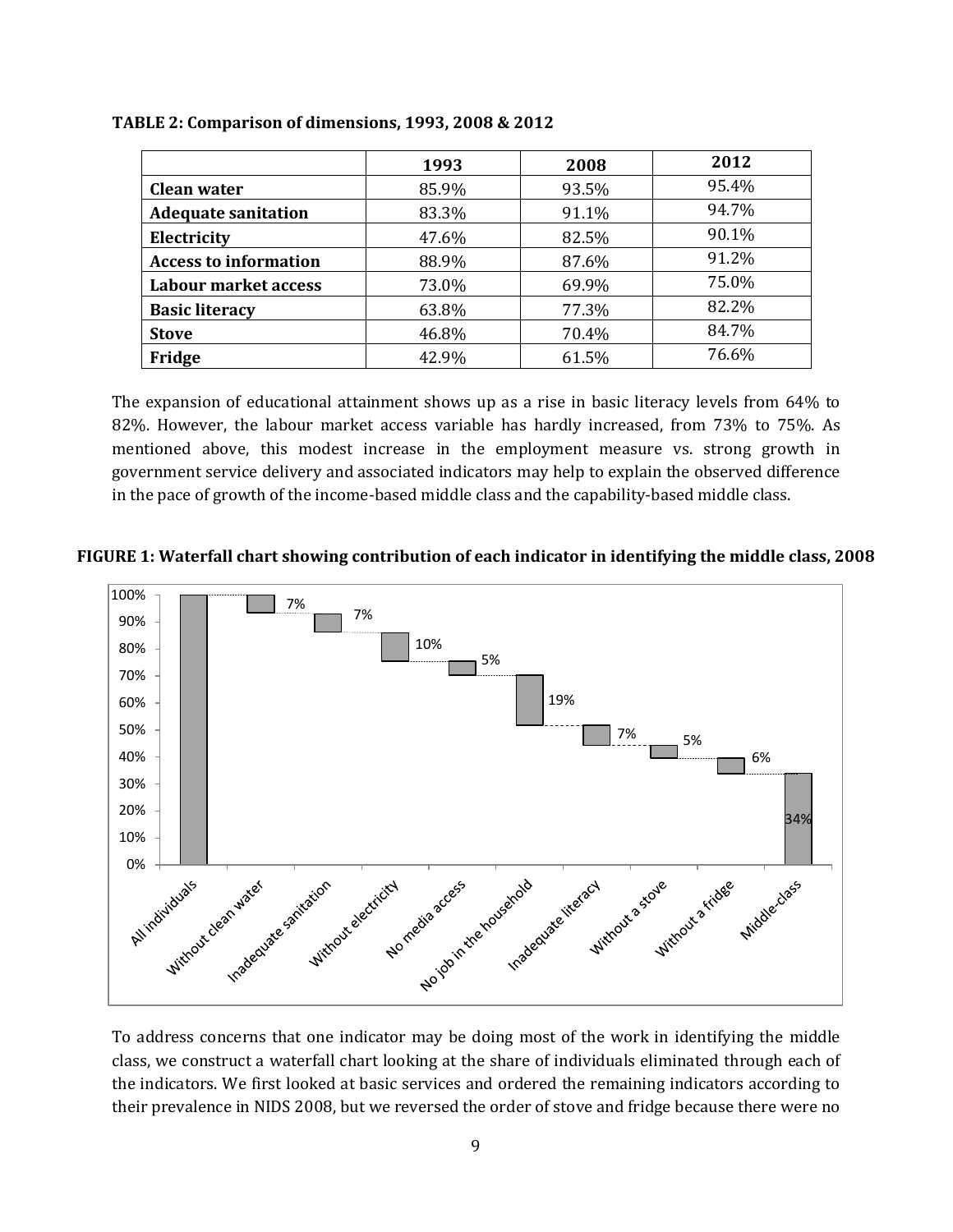individuals without fridges who had access to all other indicators (clean water, sanitation, electricity, media, employment, literacy and stoves).

It is evident from the graph that there is a fair degree of overlap and consensus amongst the indicators. The largest losses occur through the employment access and literacy criteria, but even these jumps are within reasonable bounds and not dominant.

As a rapid sanity check, we use the 2008 NIDS to consider whether those classified as middle class (according to the attributes and characteristics of the middle class) conform to the concept of middle class ito characteristics, life chances and financial decisions. In line with the literature around life chances. Table 3 shows that the individuals belonging to the middle class are significantly more likely to be happier, but also more hopeful and less fearful. They are also less likely to report hunger. We also consider links to the formal credit market and financial markets and find that individuals belonging to the middle class are significantly and markedly more likely to have access to a loan and insurance. Additionally, the middle class are significantly more likely to own a car and a brick house. An income-based approach to the middle class fares no better and yields estimates that are surprisingly close to that of the capability indicator approach, but interestingly, the intersection of the two definitions results in a group that conforms more closely to the concept, as measured using the prevalence of the middle class attitudes, products and assets outlined above.

|                                                 | Capability<br>approach | Income<br>approach | <b>Intersection</b> |
|-------------------------------------------------|------------------------|--------------------|---------------------|
| <b>Frequently feel hopeful</b>                  | 55.1                   | 58.0               | 59.1                |
| Happiness/life satisfaction (1 to 10)           | 6.3                    | 6.3                | 6.8                 |
| Ever went to bed hungry because of lack of food | 0.9                    | 1.4                | 0.2                 |
| <b>Access to loans</b>                          | 38.2                   | 40.7               | 53.4                |
| <b>Owns brick house</b>                         | 92.7                   | 88.9               | 97.0                |
| Owns car                                        | 50.9                   | 50.0               | 66.3                |

**TABLE 3: Attitudes, financial products and asset ownership of the middle class, 2008**

**Notes**: In all cases the prevalence of these attributes was significantly different from that for the remainder of the sample (those not classified as middle class)

Below we extend this analysis to different subgroups and find that since the end of apartheid there has been an expansion of the middle class in subgroups that have historically been underrepresented in the mainstream and formal economy. This provides evidence that postapartheid social and economic processes have become more inclusive and now extend more opportunities to previously marginalised and disenfranchised segments of the population.

According to Table 3 both the capability and income approaches show growth in the share of rural inhabitants belonging to the middle class. This is an important segment of the population to consider because apartheid policies restricted movement outside of the rural "homelands" for a large share of the black population. Formally, the government espoused parallel development, but South Africa's urban areas were prioritised and there was much lower spending per capita in these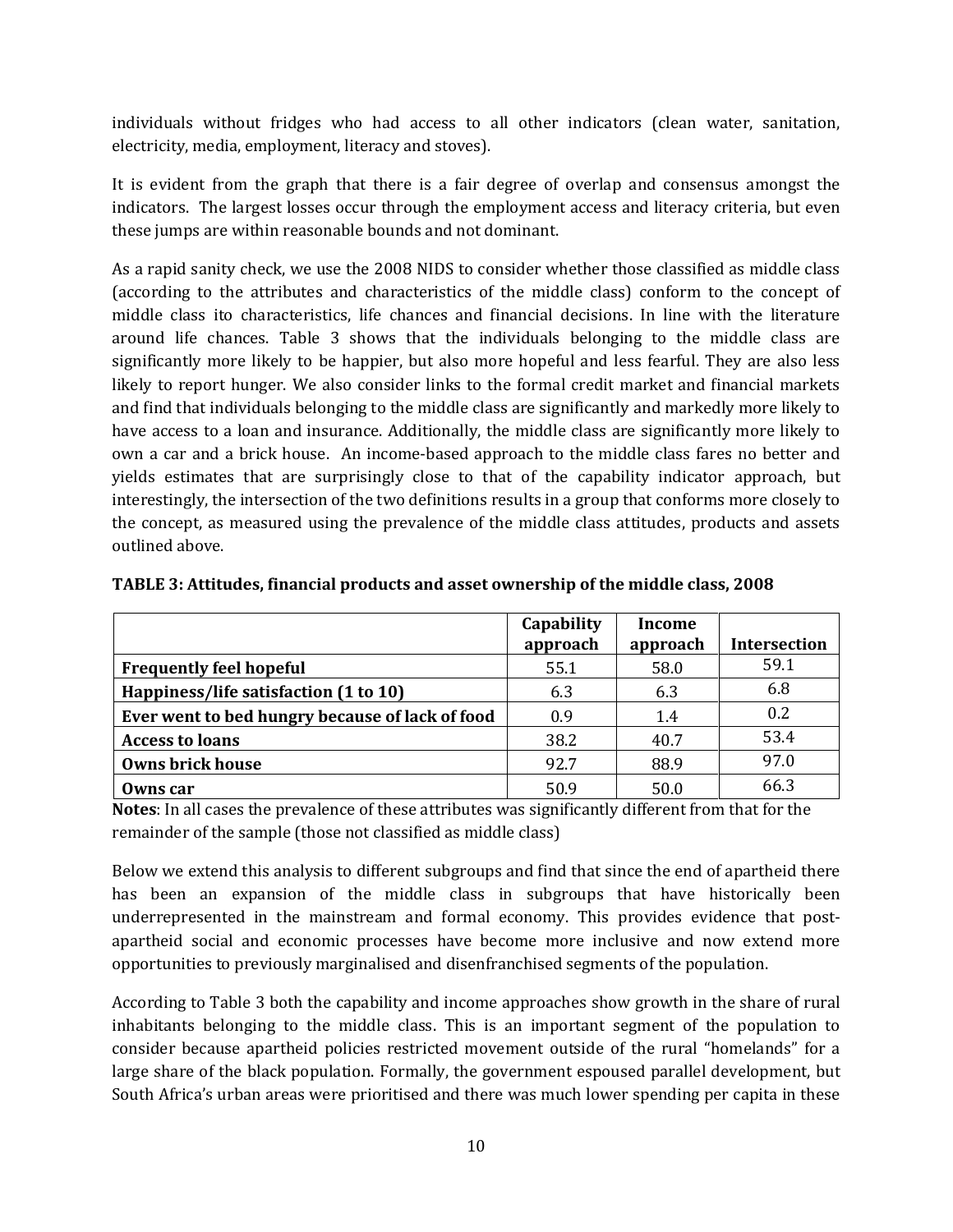so-called "homelands". Towards the last few years of apartheid spending had already started to equalise, but there were further efforts to improve geographic equity after 1994.

Our analysis shows that the growth in the middle class has been rapid and the evidence of social change in these areas is encouraging. However, there is no consensus on the magnitude of the jump. Based on the capabilities approach the share of rural inhabitants who are middle class rose from 6% to 29% and while the income approach estimates rose from 10% to 22%. Table 4 also indicates that the rural share of the middle class grew according to both the capabilities and the income approach. Notable however, is that the likelihood of being middle class remains much lower for rural inhabitants than for the average South African (cf. Table 1).

|                                           | 1993 | 2008 | 2010 | 2012 |
|-------------------------------------------|------|------|------|------|
| <b>Capabilities</b>                       | 5.9  | 15.1 | 19.7 | 28.6 |
| Income                                    | 10.1 | 10.9 | 16.4 | 21.8 |
| Union of capabilities and income          | 13.5 | 21.9 | 28.9 | 38.0 |
| Intersection of capabilities and income   | 3.4  | 4.5  | 7.4  | 12.5 |
| Rural share of the population             | 49.4 | 35.3 | 37.0 | 37.0 |
| Rural share of middle class: capabilities | 10.9 | 17.7 | 18.3 | 22.1 |
| Rural share of middle class: income       | 18.0 | 14.2 | 16.9 | 19.7 |

**TABLE 4: Middle class membership in rural areas in South Africa, 1993, 2008, 2010 & 2012**

Table 5 shows that following the dismantling of discriminatory apartheid era legislation, the introduction affirmative action and black economic empowerment and a large scale transformation of public employment, there has been a surge in the share of black<sup>5</sup> South Africans who are middle class, but also in the black share of the middle class. The trend is found across all approaches, but it is somewhat less pronounced using the income approach. The share of the black population that is classified as middle class according to the capability approach has increased from 12% to 40%, while the increase in the share of black South Africans belonging to the middle class is somewhat lower for the income approach, from 12 % to 32%. Similarly, we see that the black share of the middle class has risen dramatically. Using the capability approach the proportions have risen from 32% to 64%. The income approach also show increases, but of a somewhat smaller magnitude.

For the coloured population, middle class membership has increased only modestly from 53% to 59% according to the capability approach and from 35% to 43% according to the income approach. Due to more rapid growth of the black middle class, the coloured share of the middle class shrunk over this period, but despite this shift it is important to note that the likelihood of being middle class remains higher than the population average for coloured South Africans and lower than the population average for black South Africans.

 $\overline{\phantom{a}}$ <sup>5</sup> In line with the definitions used in the two surveys and conventional categorisation in South Africa, the category 'black' includes African individuals and the category 'coloured' refers to mixed race individuals.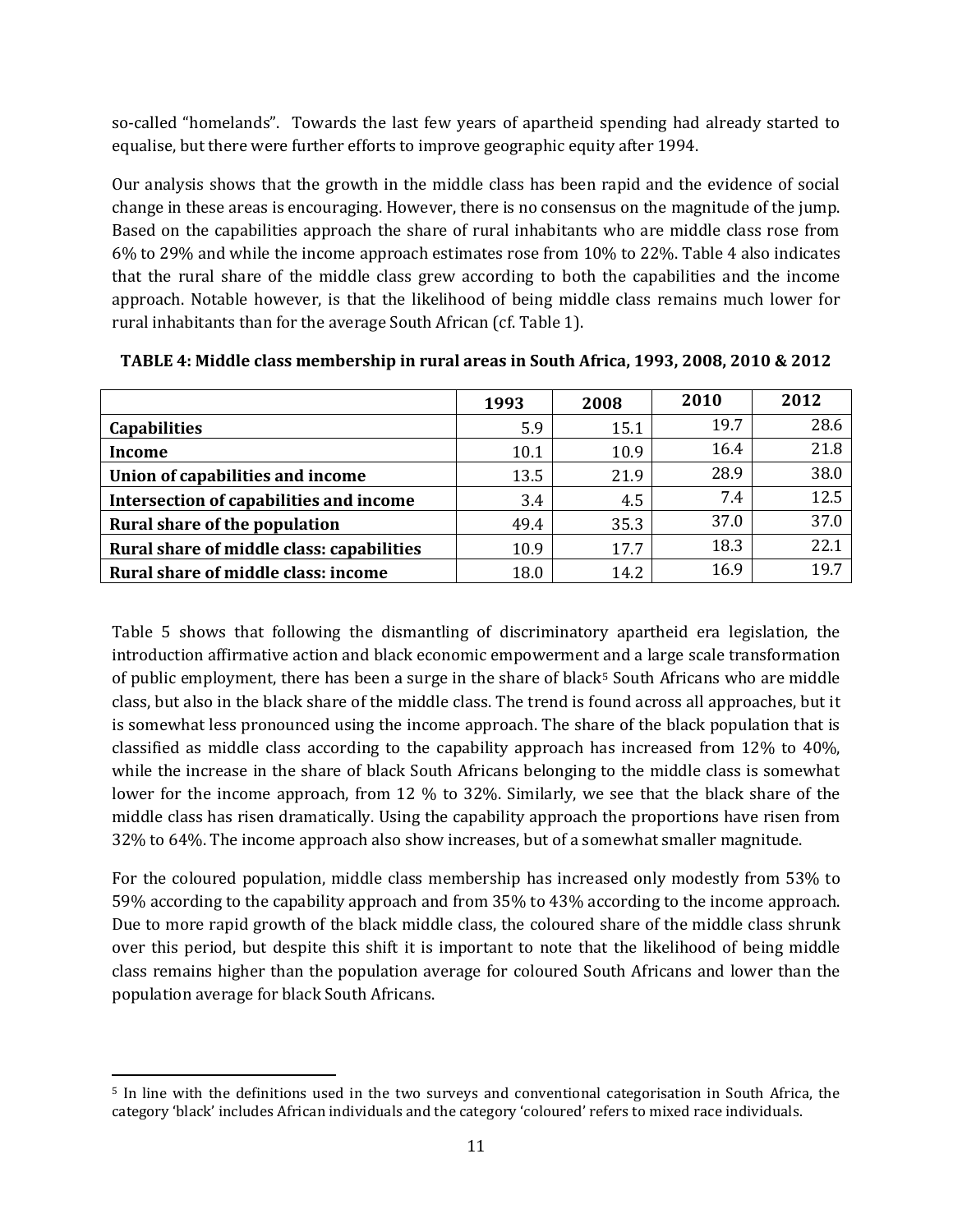|                                            | <b>Black</b> |      |      | <b>Coloured</b> |      |      |
|--------------------------------------------|--------------|------|------|-----------------|------|------|
|                                            | 1993         | 2008 | 2012 | 1993            | 2008 | 2012 |
| <b>Capabilities</b>                        | 11.5         | 25.5 | 39.9 | 52.9            | 46.3 | 58.9 |
| Income                                     | 12.1         | 25.5 | 32.0 | 34.5            | 45.9 | 42.6 |
| Union of capabilities and income           | 20.0         | 38.4 | 52.3 | 60.8            | 61.3 | 67.3 |
| Intersection of capabilities and<br>income | 4.0          | 12.8 | 19.6 | 29.1            | 30.9 | 34.3 |
| Racial share in the population             | 74.9         | 76.1 | 77.3 | 8.3             | 9.3  | 9.3  |
| Middle class share: capabilities           | 31.7         | 56.8 | 64.3 | 16.5            | 12.2 | 11.4 |
| Middle class share: income                 | 35.3         | 53.0 | 60.3 | 10.5            | 11.6 | 9.7  |

**TABLE 5: Middle class membership and race in South Africa, 1993, 2008 & 2012**

Similarly, Table 6 also shows that there appears to be an improvement in gender equity. We find a significant expansion in the proportion of adults living in female-headed households who are categorised as middle class according to the capabilities approach, increasing from 16% to 45% over this period. The 2012 estimate of 45% is very close to the population average of 48%. Middle class membership measured according to the income approach has also expanded amongst this subgroup from 12% to 33%. In the case of the income approach, the likelihood of being middle class is much lower amongst this subgroup than for the full population of South Africans, where middle class membership was 27% in 1993 and 41% in 2012.

**TABLE 6: Middle class membership amongst female-headed households in South Africa, 1993, 2008, 2010 & 2012**

|                                                  | 1993 | 2008 | 2010 | 2012 |
|--------------------------------------------------|------|------|------|------|
| <b>Capabilities</b>                              | 16.2 | 28.1 | 34.7 | 44.6 |
| Income                                           | 11.9 | 24.0 | 24.2 | 33.1 |
| Union of capabilities and income                 | 21.5 | 36.7 | 43.0 | 53.3 |
| Intersection of capabilities and income          | 7.2  | 15.4 | 15.8 | 24.5 |
| Female-headed houshold share of population       | 25.9 | 38.8 | 49.8 | 58.8 |
| Female-headed households' share of middle class: |      |      | 42.8 | 54.7 |
| capabilities                                     | 16.1 | 32.0 |      |      |
| Female-headed households's hare of middle class: |      |      | 33.1 | 47.5 |
| income                                           | 11.2 | 25.4 |      |      |

#### **5. Looking ahead: Capabilities and aspirations**

There has also been much discourse on the relation between capabilities, aspirations and social mobility. To investigate how the concept of capabilities relates to the social mobility, we consider aspirations by comparing the rung of the ladder where individuals place their households now and where they expect to see their household two years and five years later. Aspirations tend to be high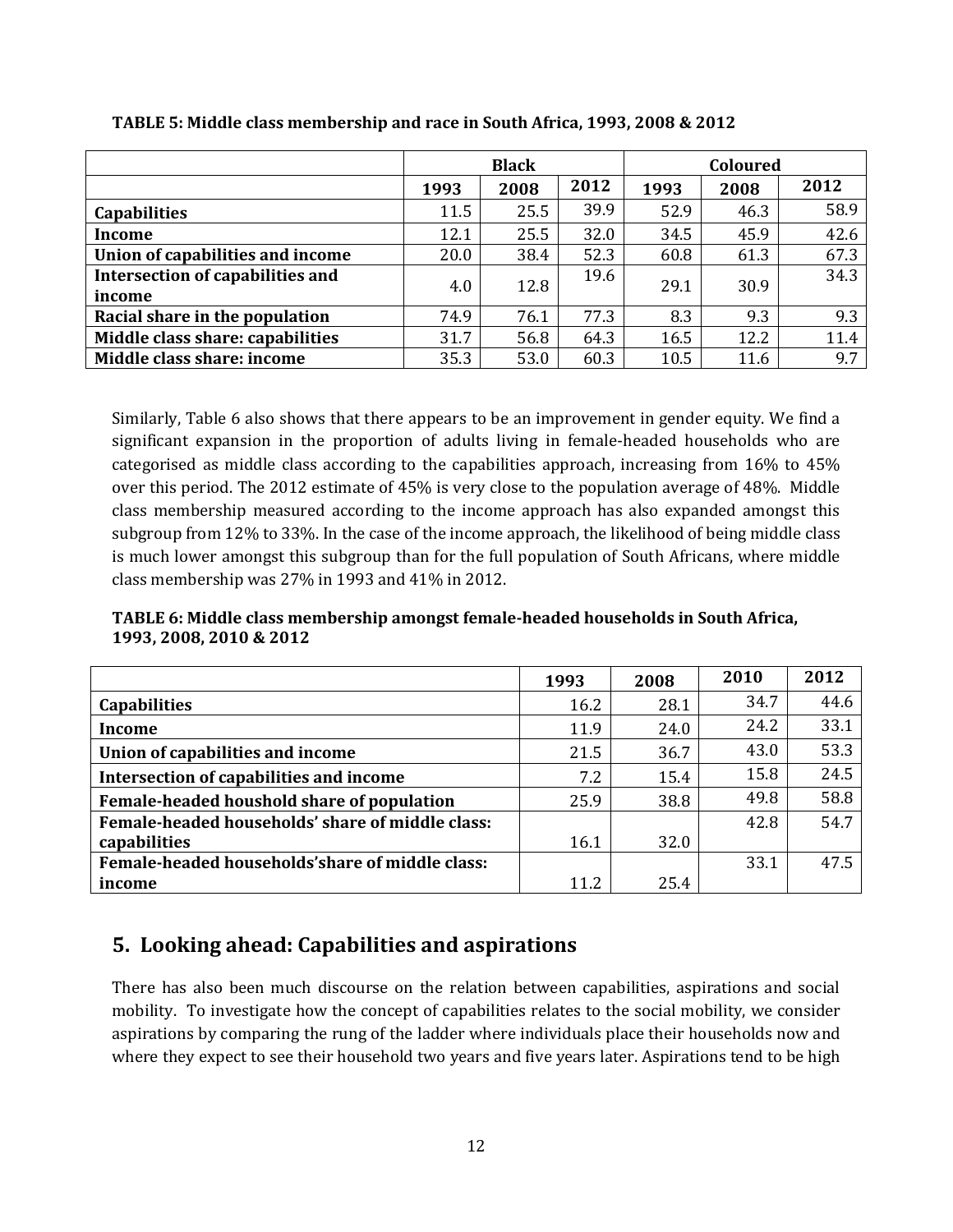with  $85\%$ <sup>6</sup> of respondents interviewed in 2008 expecting to stand on a higher rung of the socioeconomic ladder in five years' time. On average individual respondents expected to climb a rung higher on the socio-economic ladder over the next two years and rise two rungs over the next five years.



#### **FIGURE 2: Local polynomial of aspired and actual social mobility by years of education, 2008 - 2012**

We also investigate partial correlations between social aspirations, per capita income and a set of individual characteristics and geographical variables including race, age, gender, rural location and province. We find that aspirations about social mobility are higher amongst black South Africans and younger and poorer individuals. We check whether it may be partly driven by high selfassessed initial positions. If individuals assess themselves to already be at the top end of the ladder, this limits their ability to express ambitions for further social mobility on this six-rung ladder scale. However, if we eliminate those at the top of the distribution, the changes in the coefficient patterns are barely noticeable.

Contrary to expectations, we find that dummies indicating membership of the middle class are negative and significant (jointly in the case where we include both measures), indicating that the middle class tend to have lower expectations and aspirations than others. This remains true if we

 $\overline{\phantom{a}}$ 

 $^6$  These estimates were lower in 2010 and 2012, but remained very high with a respective 73% and 80% of respondents expecting to climb at least one rung of the ladder over the next 5 years.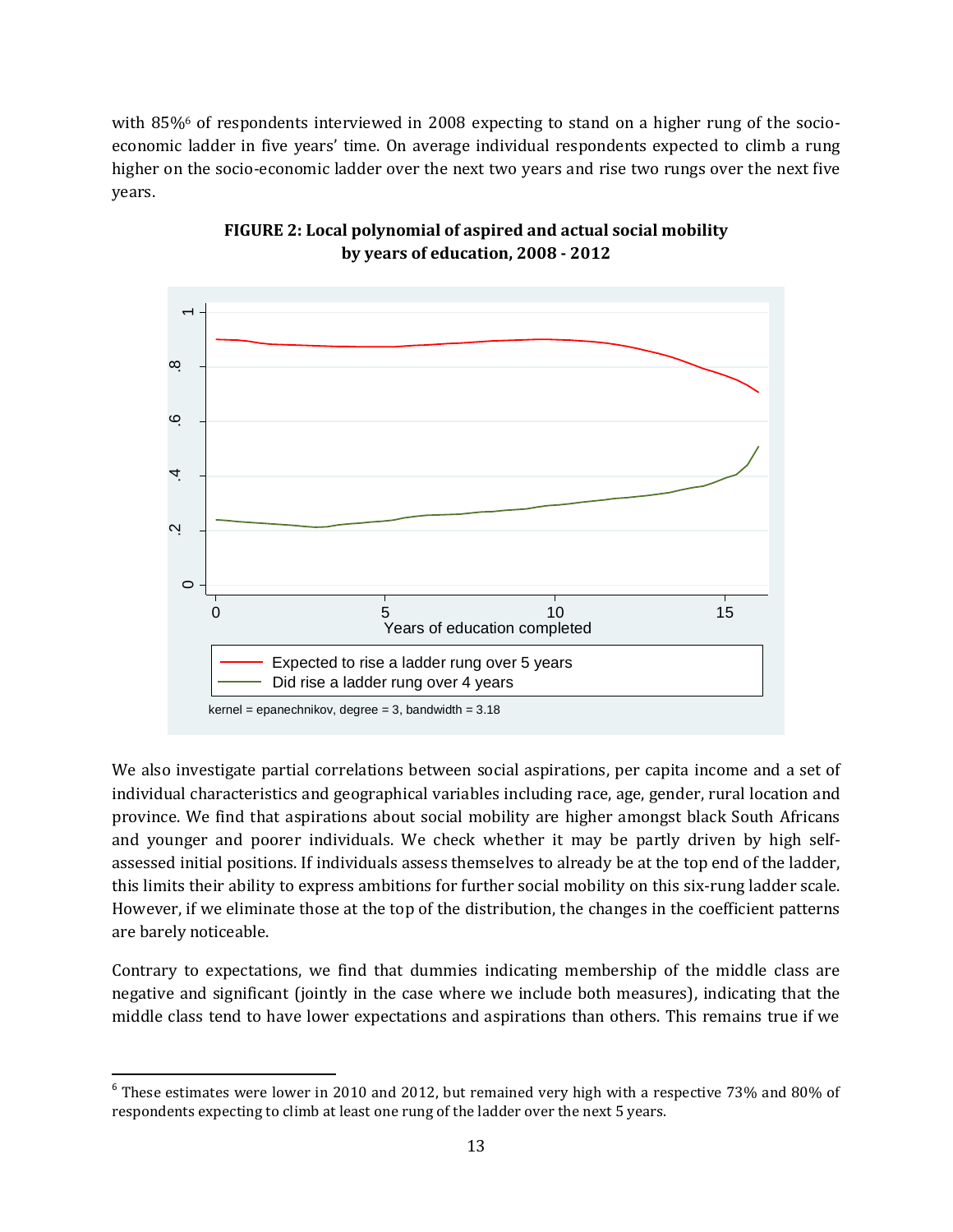re-run the regressions, but eliminate respondents who are already standing on the top rung of the ladder.

This stands in contrast findings elsewhere that the poor usually suffers from too low aspirations and the lack of "capacity to aspire" (Appadurai, 2004). This strengthens an interpretation that high aspirations and heightened aspirations amongst poor blacks may be largely attributable to expectations of enhanced social mobility and better lives relating to South Africa's political transition.

We examine this further and find that more education decreases the gap between actual and anticipated social mobility. Individuals with more years of education tend to have lower expectations about climbing the socio-economic ladder, but at the same time their households are more likely to climb one rung (one sixth) of the income ladder between 2008 and 2012. The sample is limited to individuals between 28 and 50 and excludes those on the top rung (perceived top rung for expectations and actual top one sixth for per capita income).

It is concerning that in the South African case there appears to be high expectations around social mobility and these expectations are not related to individual prospects for social mobility. The relationship between education and aspirations reflects an undervaluation of the contribution of education to labour market prospects and social mobility by the less educated households, pointing to an alternative route for poverty traps. There is little evidence of low aspirations amongst the poor and thus it appears that for most vulnerable and poor South Africans the first challenge relating to empowerment would not be to raise aspirations and "unlock agency" as Conradie and Robeyns, 2013 have argued, but rather to manage expectations around social mobility and direct energy invested in pursuing aspirations by providing guidance and assistance in navigating the system. Without a reliable compass and map, the desire, willingness and ability to travel may not mean much.

## **Conclusion**

In a polarised and highly unequal country such as South Africa, it is unlikely that a definition of the middle class that is based on an income threshold will adequately capture the political and social meanings of being middle class. We propose a multi-dimensional definition, rooted in the ideas of empowerment and capability, and find that the 'empowered middle class' has expanded significantly since 1993. It also is much larger than when measured in terms of income.

If one wants to transfer the concept of a middle class in a meaningful way to the milieu of a developing country, i.e. whilst retaining the most central meaning and usefulness of the term, then essentially one has to capture the level or degree of individual empowerment that exists – and not just how much (disposable) income people earn. The concept of empowerment is aligned with human development and the characteristics associated with self-sufficiency and each person's capacity to be in control of his or her own life. Such an approach better captures the pathways for the social and political benefits associated with the 'middle class' as conventionally understood. For example, people with better education or better access to reliable information are thought to be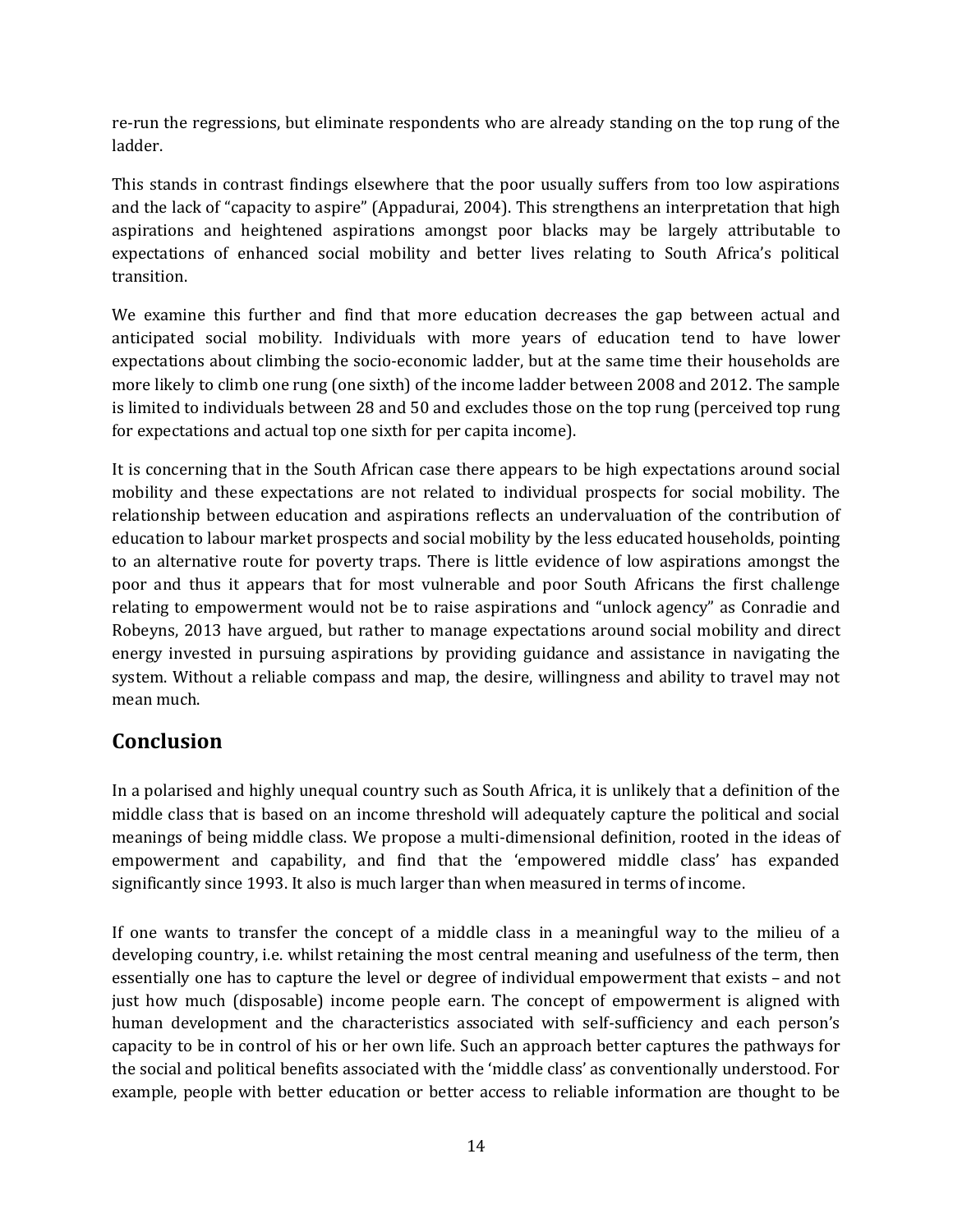more able to navigate their own destinies and be less vulnerable to shocks like economic ups-anddowns and workplace, personal, domestic or national calamities.

We also consider where those whom we categorise as the middle class view their position in society and find that they consistently underestimate their rank. However, those individuals that we classify as middle class are more likely to be optimistic about their prospects for getting ahead than individuals who are comparable in terms of the self-ranked positions. Black South Africans are more likely than other South Africans to underestimate their own social rank, but are simultaneously also more ambitious in their expectations for the future. It is concerning that less educated individuals tend to have higher expectations of how fast they will ascend the socioeconomic ladder. This finding should be further explored because the freedom to make meaningful choices means very little if individuals do not have accurate information about how their choices map to social prospects.

Our research shows a strong rise in the middle class since the transition to democracy in 1993. According to our capability-based approach the middle class has increased from 27% in 1993 to 48% in 2012. Our results suggest that, in terms of this new definition, South Africa has made significant progress over the two decades. The indicators of empowerment provide evidence that, contrary to much public opinion, the post-apartheid period has produced a substantial and broad improvement in empowerment. There has been a substantial increase in the number and proportion of South Africans that can be regarded as reasonably self-sufficient and empowered and also in the proportion of black South Africans that belong to this group. Post-apartheid policies and interventions aimed at reparation appear to have had an impact. The society and the economy have become more inclusive, with rural inhabitants, blacks and female-headed households being more likely to belong to the middle class and representing a larger share of the middle class than before the political transition.

There have been significant strides in most of the individual capability indicators, including, the increase in access to electricity from 48% to 90%, the associated rise in the ownership of stoves from 47% to 85% and fridge ownership from 43% to 77%. There has also been sizable expansion in access to clean water and adequate sanitation. This represents significant advances in freedom from concern about survival and meeting basic needs and also signals improvements in buying power.

The ability to process information has improved with basic literacy increasing from 64% to 82%. However, these improved capabilities have not been rewarded with a proportional increases in access to the labour market. It is disconcerting that links to the labour market improved only slightly – from 73% to only 75% – over this period of almost 20 years, especially since our criterion only requires that someone in the household need to be employed.

This sluggish response may be related to inadequate measurements of education because our surveys capture only the years of education, and not the quality. Studies have shown that South Africa's quality of education lags far behind that of international peers and many of their African neighbours (Van der Berg, et al, 2011). Social conversion factors could also play a role. The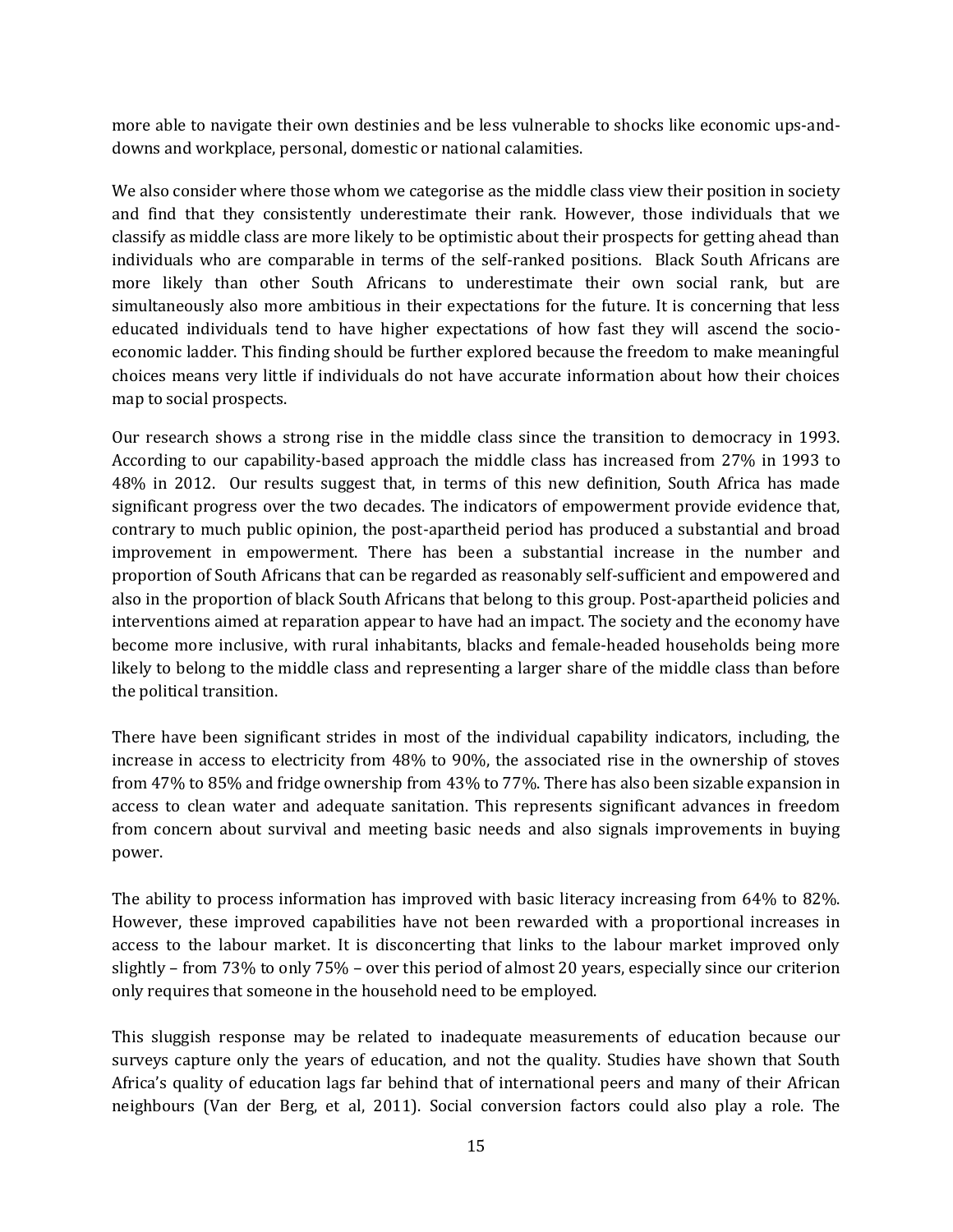lacklustre performance of the labour market has restricted opportunities for individuals to translate empowerment and untapped capabilities into productive employment and earned income – which is likely to be an on-going constraint to development and the expansion of the middle class in South Africa. The sluggish labour market also helps to explain the lower growth in the middle class observed when using the income definition, compared to the much steeper trend we see when using the capabilities definition.

Lastly, capabilities reflect individual choice sets and in many cases informed and empowered decision making is assumed. But it may be important to consider how choices map to imagined consequences and prospects in future research. Surveys rarely capture information about selfadvancement strategies and individual expectations of social mobility, yet inaccurate or incomplete information on choices and the pay-offs to choices may prevent individuals from fulfilling their potential and pursuing their dreams. This may also reflect a shortcoming of the mainstream interpretation of the capabilities approach. Assuming that individuals are inherently resourceful and can find the best way to pursue their own goals is compelling because it avoids the traps of paternalism and patronage, but in doing so too blindly we can ignore an important constraint and source of injustice and inequity. In some instances freedom and raw potential may not mean much without a deeper understanding of conversion factors broadly, but perhaps also specifically, of how young people attempt to navigate their futures by converting their abilities and potential into the functionings they desire to live a good and meaningful life.

### **References**

- Appadurai, A. 2004. 'The capacity to aspire: culture and the terms of recognition'. In: Rao V. and M. Walton (eds.) *Culture and public action*. Stanford, Stanford University Press: 185- 209.
- Alsop, R. and Heinsohn, N. 2005. Measuring Empowerment in Practice: Structuring Analysis and Framing Indicators. World Bank Policy Research Working Paper 3510.
- Alkire, S. and Ibrahim, S. 2007. Agency and Empowerment: A proposal for internationally comparable indicators. *Oxford Development Studies*.
- Alkire, S. Concepts and Measures of Agency. OPHI Working Paper Series.
- Birdsall, N, 2010. 'The (Indispensable) Middle Class in Developing Countries'. In Kanbur, R & Spence, M (Eds.), *Equity and Growth in a Globalizing World*. World Bank, Washington D.C.
- Conradie, I. and Robeyns, I. 2013. Aspirations and Human Development Interventions. *Journal of Human Development and Capabilities* 14(4): 559–580
- Curry-Stevens, A. 2008. Building the case for the study of the middle class: shifting our gaze from margins to centre. *International Journal of Social Welfare* 17(4): 379–389
- Easterly, W. 2001. The Middle Class Consensus and Economic Development. *Journal of Economic Growth* 6: 317-335
- Gustafsson, M., Van der Berg, S., Shepherd, D. and Burger, C. 2010. The costs of illiteracy in South Africa. *Stellenbosch Economic Working Papers* 14/10. Stellenbosch University
- Hertova, D., L.F. Lopez-Calva and E. Ortiz-Juarez (2010). Bigger… but Stronger? The Middle Class in Chile and Mexico in the Last Decade. *Research for Public Policy*, Inclusive Development, ID-02-2010, RBLAC-UNDP, New York.

Hill, M. T. 2003. Development as empowerment. *Feminist Economics* 9(2-3): 117 – 135

Inglehart, R. and Welzel, C. 2009. Development and Democracy: What We Know about Modernization Today. *Foreign Affairs (*March/April): 33-41